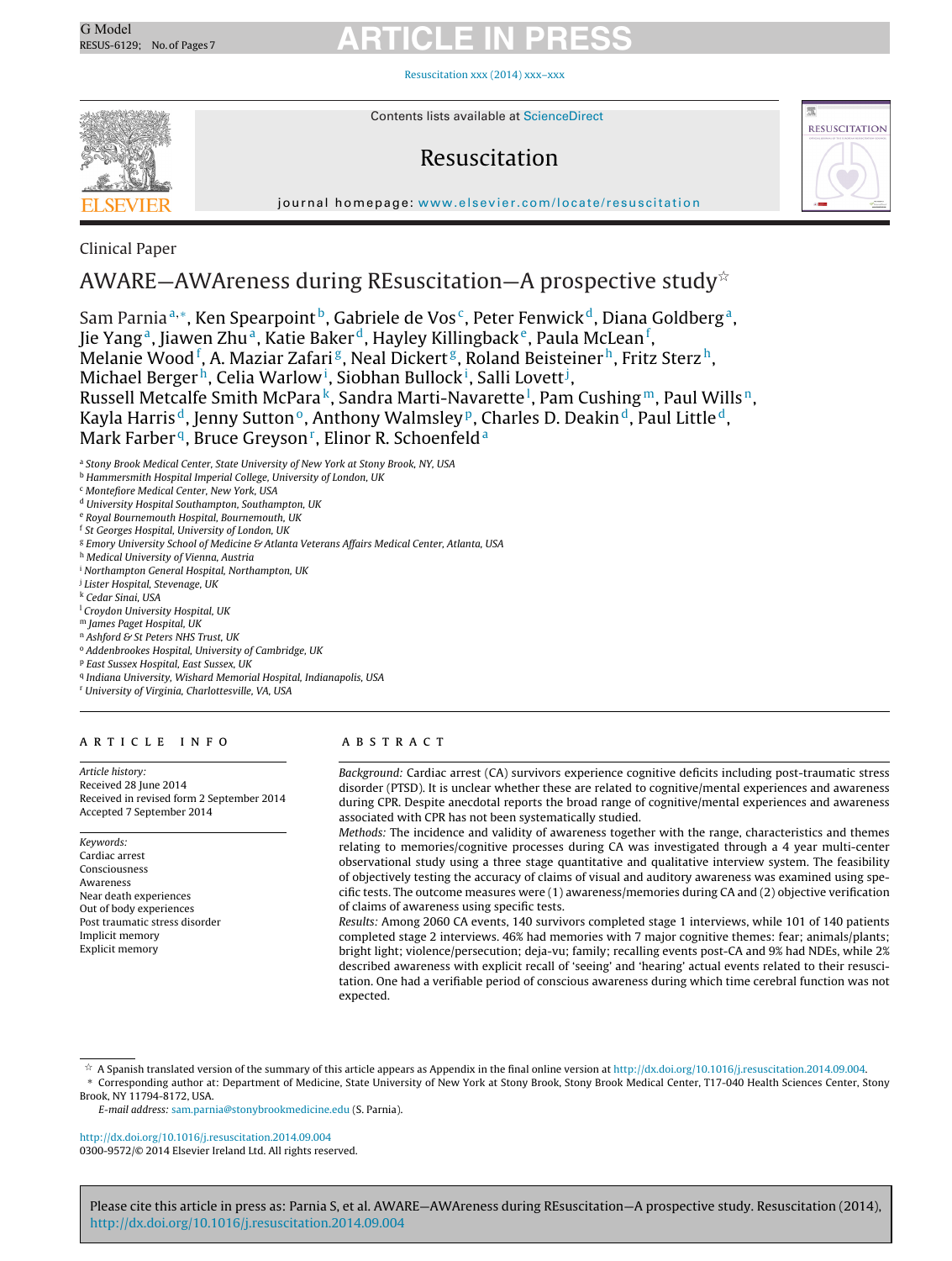2 S. Parnia et al. / Resuscitation xxx (2014) xxx–xxx

Conclusions: CA survivors commonly experience a broad range of cognitive themes, with 2% exhibiting full awareness. This supports other recent studies that have indicated consciousness may be present despite clinically undetectable consciousness. This together with fearful experiences may contribute to PTSD and other cognitive deficits post CA.

© 2014 Elsevier Ireland Ltd. All rights reserved.

### **1. Introduction**

The observation that successful cardiac arrest (CA) resuscitation is associated with a number of psychological and cognitive outcomes including post-traumatic stress disorder, depression and memory loss as well as specific mental processes that may share some similarities with awareness during anaesthesia, $1,2$  has raised the possibility that awareness may also occur during resuscitation from  $CA<sup>3</sup>$  $CA<sup>3</sup>$  $CA<sup>3</sup>$  In addition to auditory perceptions, which are characteristic of awareness during anesthesia, CA survivors have also reported experiencing vivid visual perceptions, characterized by the perceived ability to observe and recall actual events occurring around them.[4](#page-5-0) Although awareness during anesthesia is associated with dream like states, the specific mental experience described in association with CA is unknown. CA patients have reported visual perceptions together with cognitive and mental activity including thought processes, reasoning and memory formation.<sup>3</sup> Patients have also been reported to recall specific details relating to events that were occurring during resuscitation.<sup>[4](#page-5-0)</sup>

Although there have been many anecdotal reports of this phenomenon, only a handful of studies have used rigorous research methodology to examine the mental state that is associated with CA resuscitation. $4-7$  These studies have examined the scientifically imprecise yet commonly used term of 'near-death experiences' (NDE).<sup>[3](#page-5-0)</sup> While NDE have been reported by 10% of CA survivors, $3$ the overall broader cognitive/mental experiences associated with CA, as well as awareness, and the association between actual CA events and auditory/visual recollection of events has not been studied. The primary aim of this study was to examine the incidence of awareness and the broad range of mental experiences during resuscitation. The secondary aim was to investigate the feasibility of establishing a novel methodology to test the accuracy of reports of visual and auditory perception and awareness during CA.

#### **2. Methods**

In this multicenter observational study, methods were initially pilot tested at 5 hospitals prior to study start-up (01/2007–06/2008) at which point the study team recruited 15 US, UK and Austrian hospitals (out of an original selected group of 25) to participate in data collection. Between 07/2008 and 12/2012 the first group of CA patients were enrolled in the AWARE study. These patients were identified using a local paging system that alerted staff to CA events. CA patients were eligible for study participation if they met the following inclusion criteria:

- CA as defined by cessation of heartbeat and respiration (inhospital or out-of-hospital with on-going cardiopulmonary resuscitation (CPR) on arrival at the emergency department (ED)). • Age > 18 years.
- Surviving patients deemed fit for interview by their physicians and caregivers.
- Surviving patients providing informed consent to participation.

When possible, interviews were completed by a research nurse or physician while the CA survivor was still an inpatient. The interviewers all underwent dedicated training regarding the interview methodology by the study chief/principle investigator. Informed consent was obtained when patients were deemed medically fit to complete an in-person interview prior to discharge. For patients who could not be interviewed during their hospital stay, a telephone interview protocol was established to consent and interview these patients by telephone to minimize losses to follow up. Given the severity of the condition, the study provided for a large proportion of patients being unable to participate due to ill health in the sample size calculations.

The study received ethical approval at each participating site prior to the start of data collection. Following advice from the ethics committee, a protocol was implemented to avoid contacting individuals not interviewed during their hospital stay who died after hospital discharge. Death registries and letters to the patients' doctors requesting permission to contact their patients were implemented to identify patients who either died or should not be contacted. If no objections or concerns were raised and patients were still alive after discharge, a member of the original clinical teamsent an introductory letter together with a stamped addressed envelope requesting permission to contact patients for the study who were missed while in hospital. For these patients who agreed to be contacted, a member of the research team, obtained informed consent, and completed data collection via the telephone. However due to the severity of the medical condition (and in particular the differing levels of physical impairment) combined with the requirements set forth by the ethics committee for contacting patients (outlined above), the time to telephone interviews following hospital discharge was between 3 months and 1 year. All in-hospital interviews were carried out prior to discharge. These took place between 3 days and 4 weeks after cardiac arrest depending on the severity of the patients' critical illness.

To assess the accuracy of claims of visual awareness (VA) during CA, each hospital installed between 50 and 100 shelves in areas where CA resuscitation was deemed likely to occur (e.g. emergency department, acute medical wards). Each shelf contained one image only visible from above the shelf(these were different and included a combination of nationalistic and religious symbols, people, animals, and major newspaper headlines). These images were installed to permit evaluation of VA claims described in prior accounts.<sup>[4](#page-5-0)</sup> These include the perception of being able to observe their own CA resuscitation from a vantage point above. It was postulated that should a large proportion of patients describe VA combined with the perception of being able to observe events from a vantage point above, the shelves could be used to potentially test the validity of such claims (as the images were only visible if looking down from the ceiling).<sup>1</sup> Considering these perceptions may be occurring after brain function has returned following resuscitation, we

 $^{\rm 1}$  Some researchers have proposed such recollections and perceptions are likely illusory. This method was proposed as a tool to test this particular hypothesis. We considered this to be important as despite widespread interest no studies had objectively tested this claim. It was considered that should a large group of patients with VA and the ability to observe events from above consistently fail to identify the images, this could support the hypothesis that the experiences had occurred through a different mechanism (such as illusions) to that perceived by the patients themselves.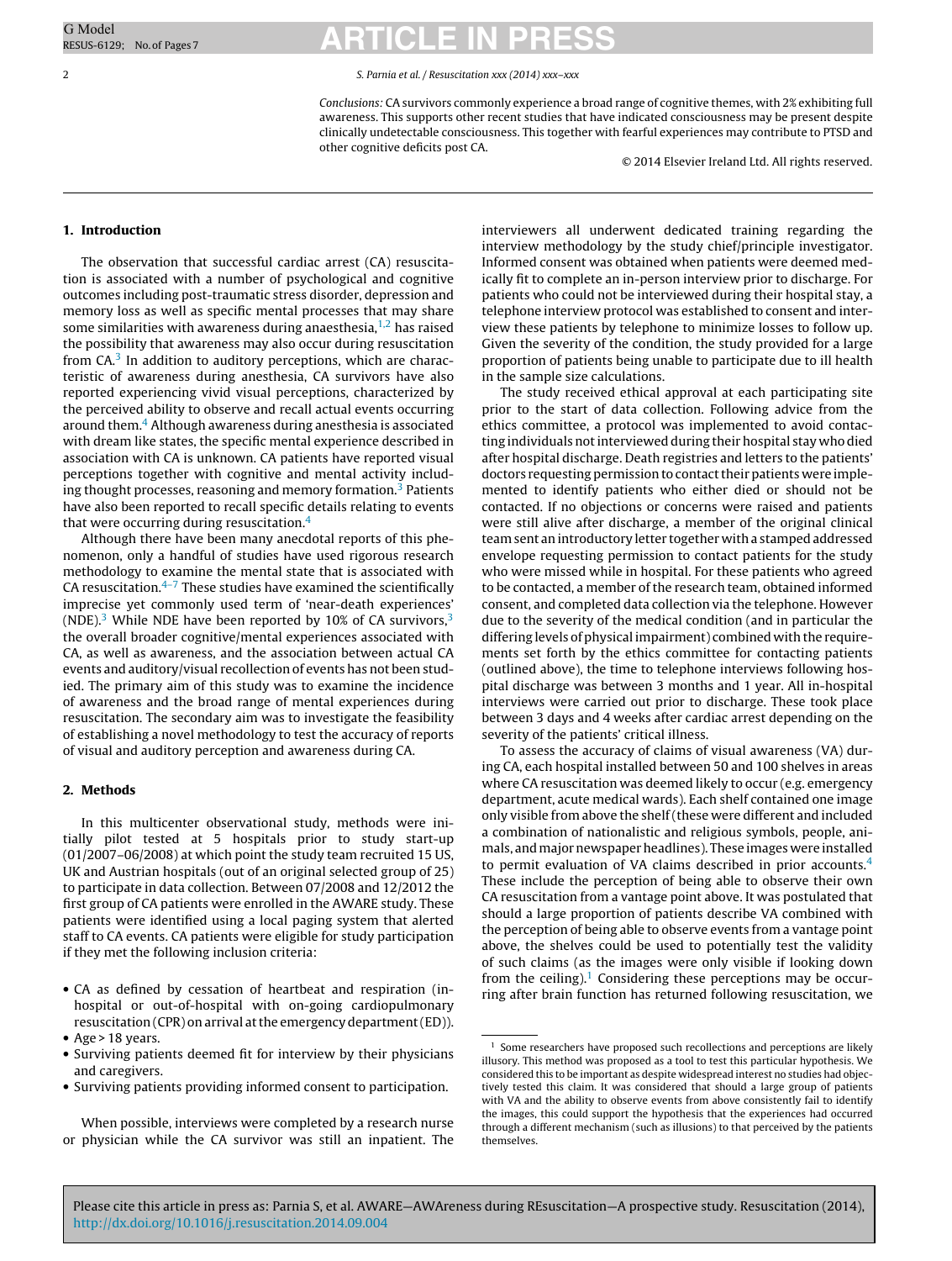#### S. Parnia et al. / Resuscitation xxx (2014) xxx–xxx 3

also installed a different image (triangle) on the underside of each shelf to test the accuracy of VA based on the possibility that patients could have looked upwards after CArecovery or had their eyes open during CA.

Using a three stage interview process, patients were asked general and focused questions about their remembrances during cardiac arrest. Stage 1 of the interviews included demographic questions as well as general questions on the perception of awareness and memories during CA. Stage 2 interviews probed further into the nature of the experiences using scripted open ended ques-tions and the 16 item Greyson NDE scale.<sup>[8](#page-5-0)</sup> This validated NDE scale was used to define NDE's in this study. For each of the 16 items in the NDE scale, responses were scored 0 (not present), 1 (weakly present) or 2 (strongly present). Out of a possible maximum score of 32, a NDE was considered present with a score of  $\geq$ 7, while experiences  $\le$ 7 are not compatible with NDE. $\frac{8}{3}$  $\frac{8}{3}$  $\frac{8}{3}$  Patients with detailed auditory and visual recollections relating to their period of cardiac arrest were flagged for a further in-depth interview (stage 3) to obtain details of their experience. This later interview was conducted by the study principal investigator (PI).

Using both the qualitative and quantitative data, patients' memories and experiences were initially classified into 2 broad categories:

- (1) No perception of awareness and/or memories.
- (2) Perception of awareness and/or memories. Based on patient's responses to the NDE scale the second category was subdivided into three further categories.
- (3) Detailed non-NDE memories without recall and awareness of CA events.
- (4) Detailed NDE memories without recall and awareness of CA events.
- (5) Detailed NDE memories with detailed auditory and/or VA with recall of CA events.

In order to evaluate auditory recollections we proposed a protocol to introduce "auditory stimuli" during CA similar to those used in studies of implicit learning during anaesthesia.<sup>[9](#page-5-0)</sup> During the pilot testing phase, staff were asked to mention the names of three specific cities or colors and evaluate the survivors' ability to recall these through explicit or implicit memory recall, however unlike the relatively controlled environment of anesthesia, staff found it impractical to administer these stimuli and this was therefore not carried forward to the main study. Patients who claimed to have had visual and auditory awareness (category 5 above) whether identified in hospital or during the telephone interview were invited to complete an in-depth interview conducted by the study principal investigator to obtain more details of their experiences.

Both quantitative and qualitative data were analyzed in a descriptive manner. Potential confounders such as age, gender and time to interview were evaluated. Summaries of the scripted interviews were reviewed and responses grouped based upon themes identified. Potential differences in demographic characteristics between reporting groups was evaluated. Age was compared using two sample t-test or Wilcoxon's rank sum test when sample sizes were small. Gender was compared using chi-square test or Fisher's exact test when sample sizes were small. Statistical analysis was carried out using StatXact-9 (Cytel Inc., Cambridge, MA) and SAS 9.3 (SAS Institute Inc., Cary, NC).

#### **3. Results**

A total of 2060 CA events were recorded with an average 16% ( $n = 330$ ) overall survival to hospital discharge. Of the 330 survivors, 140 patients were found eligible, provided informed

consent, and were interviewed. Fifty-two interviews were completed in-hospital and 90 after discharge. Two patients refused interview and the remaining 188 patients either did not meet inclusion criteria, died after hospital discharge, were not deemed suitable for further follow up by their physicians, or did not respond to the invitation letters for a telephone follow up. A summary of study participation and outcomes is reported in [Fig.](#page-3-0) 1. From the 140 patients completing stage 1 of the interview process, 101 patients (72%) went on to complete stage 2 interviews. The 39 patients unable to complete both stages did so predominantly due to fatigue.

Among those interviewed 67% ( $n = 95$ ) were men. The mean age  $(\pm SD)$  was 64  $\pm$  13 years (range 21-94). After stage 1 interview 61% (85/140) of patients reported no perception of awareness or memories (category 1).Although no patient demonstrated clinical signs of consciousness during CPRas assessed by the absence of eye opening response, motor response, verbal response whether spontaneously or in response to pain (chest compressions) with a resultant Glasgow Coma Scale Score of 3/15, nonetheless 39% (55/140) (category 2) responded positively to the question "Do you remember anything from the time during your unconsciousness". There were no significant differences with respect to age or gender between these two groups.

Among the 101 patients who completed stage 2 interviews, no differences existed by age or gender. Responses to the NDE scale are summarized in Table 1 and 46 (46%) confirmed having had no recall, awareness or memories. The remaining 55 of 101 patients with perceived awareness or memories (category 2) were subdivided further. Forty-six described memories incompatible with a NDE

#### **Table 1**

Responses to the Greyson NDE Scale<sup>a</sup> (number and percent responding positively to each of the 16 scale questions<sup>b</sup>).

| Question                                                                                                                                                               | n        | $\%$           |
|------------------------------------------------------------------------------------------------------------------------------------------------------------------------|----------|----------------|
| (1) Did you have the impression that<br>everything happened faster or slower<br>than usual?                                                                            | 27       | 27             |
| (2) Were your thoughts speeded up?                                                                                                                                     | 7        | 7              |
| (3) Did scenes from your past come back to<br>you?                                                                                                                     | 5        | 5              |
| (4) Did you suddenly seem to understand<br>everything?                                                                                                                 | 6        | 6              |
| (5) Did you have a feeling of peace or<br>pleasantness?                                                                                                                | 22       | 22             |
| (6) Did you have a feeling of joy?                                                                                                                                     | 9        | 9              |
| (7) Did you feel a sense of harmony or<br>unity with the universe?                                                                                                     | 5        | 5              |
| (8) Did you see, or feel surrounded by, a<br>brilliant light?                                                                                                          | 7        | 7              |
| (9) Were your senses more vivid than<br>usual?                                                                                                                         | 13       | 13             |
| (10) Did you seem to be aware of things<br>going on that normally should have been<br>out of sight from your actual point of<br>view as if by extrasensory perception? | 7        | $\overline{7}$ |
| (11) Did scenes from the future come to<br>you?                                                                                                                        | $\Omega$ | $\Omega$       |
| (12) Did you feel separated from your<br>body?                                                                                                                         | 13       | 13             |
| (13) Did you seem to enter some other,<br>unearthly world?                                                                                                             | 7        | $\overline{7}$ |
| (14) Did you seem to encounter a mystical<br>being or presence, or hear an<br>unidentifiable voice?                                                                    | 8        | 8              |
| (15) Did you see deceased or religious<br>spirits?                                                                                                                     | 3        | $\mathbf{3}$   |
| (16) Did you come to a border or point of<br>no return?                                                                                                                | 8        | 8              |

 $n = 101$ . Mean Greyson score  $+$  SD = 2.02  $+$  3.71. Score range = 0–22.

The total is based upon individuals completing the instrument  $(101/142, 72%)$ . b A positive response was defined as responses of either weakly or strongly present for each item.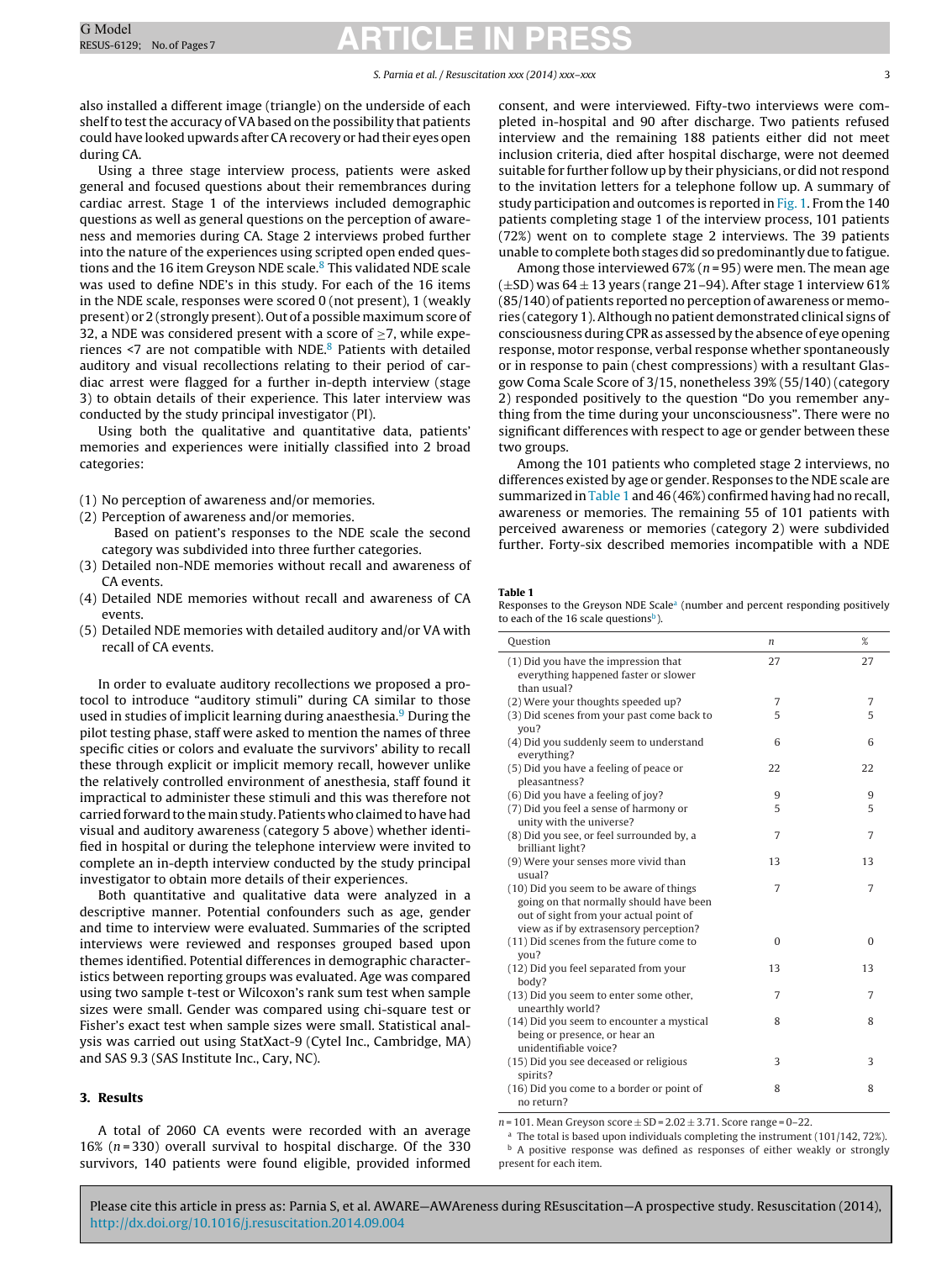#### <span id="page-3-0"></span>4 S. Parnia et al. / Resuscitation xxx (2014) xxx–xxx



**Fig. 1.** Summary of study enrollment and outcomes.

and without recall of CA events (median NDE score =  $2)$  (IQR =  $3)$ ) (category 3). The remaining 9 of 101 patients (9%) had experiences compatible with NDE's. Seven (7%) had no auditory or visual recall of CA events (median NDE scale score = 10 (IQR = 4), highest NDE score 22) (category 4). The detailed NDE account from one patient in this group is summarized in [Table](#page-4-0) 2. The other two patients (2%) experienced specific auditory/visual awareness (category 5). Both patients had suffered ventricular fibrillation (VF) in non-acute areas where shelves had not been placed. Their descriptions are summarized in [Table](#page-4-0) 2. Both were contacted for further in-depth interviews to verify their experiences against documented CA events. One was unable to follow up due to ill health. The other, a 57 year old man described the perception of observing events from the top corner of the room and continued to experience a sensation of looking down from above. He accurately described people, sounds, and activities from his resuscitation ([Table](#page-4-0) 2 provides quotes from this interview). His medical records corroborated his accounts and specifically supported his descriptions and the use of an automated external defibrillator (AED). Based on current AED algorithms, this likely corresponded with up to 3 min of conscious awareness during CA and CPR.<sup>2</sup> As both CA events had occurred in non-acute areas without shelves further analysis of the accuracy of VA based on the ability to visualize the images above or below the shelf was not possible. Despite the installation of approximately 1000 shelves across the participating hospitals only 22% of CA events actually took place in the critical and acute medical wards where the shelves had been installed and consequently over 78% of CA events took place in rooms without a shelf.

While NDE's provided a quantifiable measure of a patients' cognitive recollections in relation to CA, using our CA survivor interview transcripts as part of stage 2 interviews, we evaluated the narratives of patients' memory's without NDE's (NDE scale < 7). Although prior studies had by enlarge focused on the occurrence of NDE's in CA only, however our observation that other cognitive themes aside from NDE's also exist in CA led to an evaluation of the narratives for other specific themes. Narratives were categorized into 7 themes: (1) fear; (2) animals and plants; (3) a bright light; (4) violence or a feeling of being persecuted; (5) deja vu experiences; (6) seeing family; (7) recalling events that likely occurred after recovery from CA. Narratives are presented in [Table](#page-4-0) 3 by theme.

### **4. Discussion**

Our data suggest that CA patients may experience a range of cognitive processes that relate both to the CA and post-resuscitation periods. Although, the relatively high proportion of patients who perceived having memories and awareness was unexpected and should be confirmed through future research, the fact that the observed frequency of NDE (9%) in our study was consistent with reports from prior studies (approximately  $10\%)$ , $4\text{-}7$  may provide some measure of internal validity for this observation.

The finding that conscious awareness may be present during CA is intriguing and supports other recent studies that have indicated consciousness may be present in patients despite clinically

 $2$  After the recognition of a first shockable rhythm, the built in AED algorithms require at least 2 min of CPR before a further rhythm check is followed by a second defibrillation attempt if advised. Adding in time for analysis of the rhythm and defibrillation it is likely the period of CA would have been at least 3 min.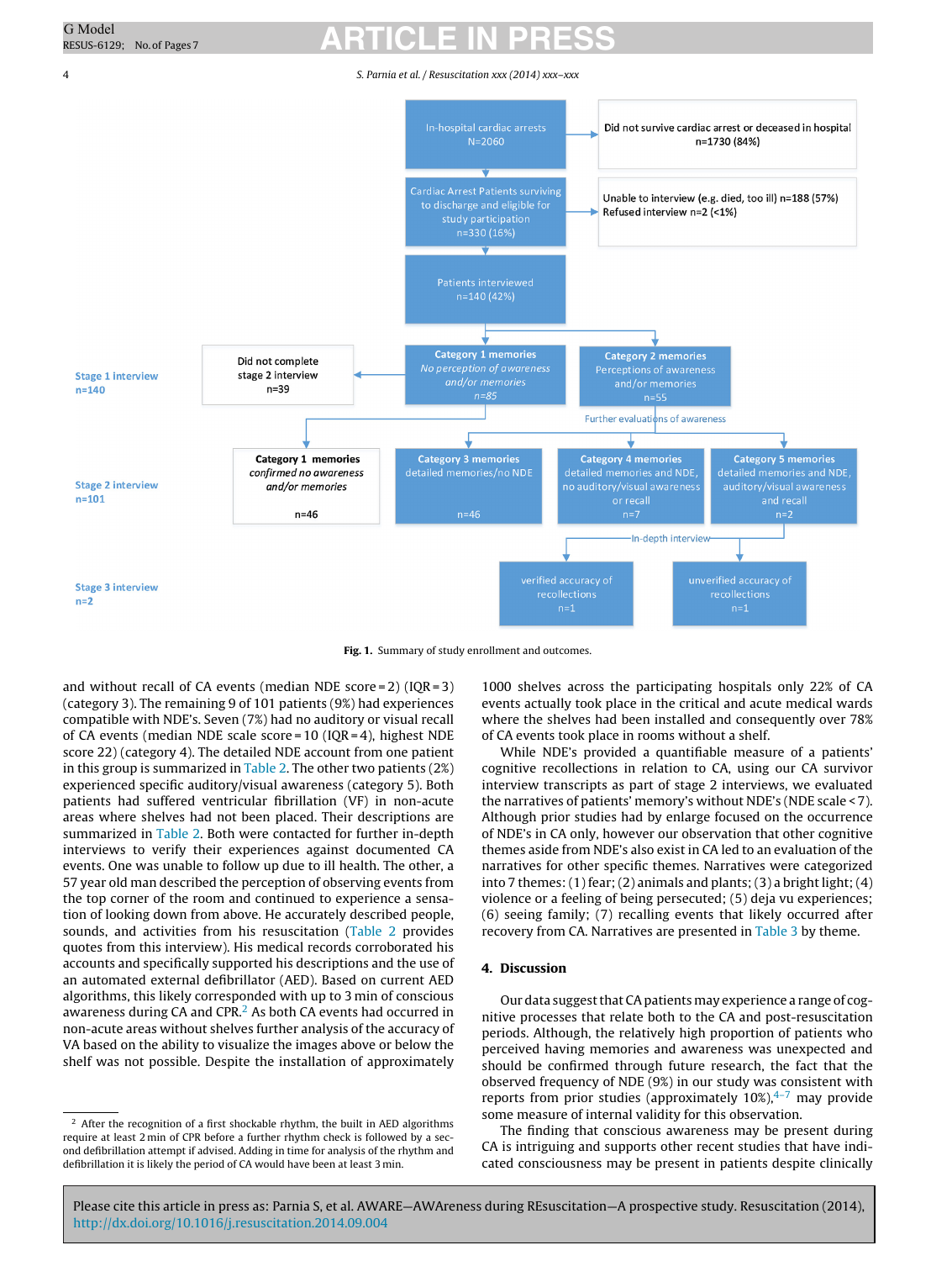#### S. Parnia et al. / Resuscitation xxx (2014) xxx–xxx 5

### <span id="page-4-0"></span>**Table 2**

Categories 4 and 5 recollections from structured interviews.

Category 4 recollections

"I have come back from the other side of life. . .God sent (me) back, it was not (my) time—(I) had many things to do. . .(I traveled) through a tunnel toward a very strong light, which didn't dazzle or hurt (my) eyes. . .there were other people in the tunnel whom (I) did not recognize. When (I) emerged (I) described a very beautiful crystal city. . . there was a river that ran through the middle of the city (with) the most crystal clear waters. There were many people, without faces, who were washing in the waters. . .the people were very beautiful. . . there was the most beautiful singing. . .(and I was) moved to tears. (My) next recollection was looking up at a doctor doing chest compressions".

Category 5 recollections

Recollection # 1

- (Before the cardiac arrest) "I was answering (the nurse), but I could also feel a real hard pressure on my groin. I could feel the pressure, couldn't feel the pain or anything like that, just real hard pressure, like someone was really pushing down on me. And I was still talking to (the nurse) and then all of a sudden, I wasn't. I must have (blanked out). . ..but then I can remember vividly an automated voice saying, "shock the patient, shock the patient," and with that, up in (the) corner of the room there was a (woman) beckoning me. . .I can remember thinking to myself, "I can't get up there". . .she beckoned me. . . I felt that she knew me, I felt that I could trust her, and I felt she was there for a reason and I didn't know what that was. . .and the next second, I was up there, looking down at me, the nurse, and another man who had a bald head. . .I couldn't see his face but I could see the back of his body. He was quite a chunky fella. . . He had blue scrubs on, and he had a blue hat, but I could tell he didn't have any hair, because of where the hat was.
- The next thing I remember is waking up on (the) bed. And (the nurse) said to me: "Oh you nodded off. . .you are back with us now." Whether she said those words, whether that automated voice really happened, I don't know. . .. I can remember feeling quite euphoric. . .
- I know who (the man with the blue had was). . .I (didn't) know his full name, but. . .he was the man that. . .(I saw) the next day. . .I saw this man [come to visit me] and I knew who I had seen the day before."
- Post-script Medical record review confirmed the use of the AED, the medical team present during the cardiac arrest and the role the identified "man" played in responding to the cardiac arrest. Recollection # 2
- "At the beginning, I think, I heard the nurse say 'dial 444 cardiac arrest'. I felt scared. I was on the ceiling looking down. I saw a nurse that I did not know beforehand who I saw after the event. I could see my body and saw everything at once. I saw my blood pressure being taken whilst the doctor was putting something down my throat. I saw a nurse pumping on my chest. . .I saw blood gases and blood sugar levels being taken."

undetectable consciousness. $9-15$  For instance, implicit learning with the absence of explicit recall has been demonstrated in patients with undetectable consciousness,  $9-13$  while others have demonstrated conscious awareness during persistent vegetative states (PVS). $14,15$  As the relative contribution of implicit learning and memory in CA is unknown it remains unclear whether the recalled experiences reflect the totality of patients' experiences or simply the tip of a deeper iceberg of experiences not recalled through explicit memory. It is intriguing to consider whether patients may have greater conscious activity during CA (and whether this and fearful experiences may impact the occurrence of PTSD) than is evident through explicit recall, perhaps due to the impact of post-resuscitation global cerebral inflammation and/or sedatives on memory consolidation and recall. However, the results of this and other studies (outlined above) raise the possibility that additional assessments may be needed to complement currently used clinical tests of consciousness and awareness.

Although the etiology of awareness during CA is unknown, the results of our study and in particular our verified case of VA suggest it may be dissimilar to awareness during anesthesia. While some investigators have hypothesized there may be a brief surge of electrical activity after cardiac standstill, $16$  in contrast to anesthesia typically there is no measurable brain function within seconds after cardiac standstill. $17-21$  This 'flatlined' isoelectric brain state

### **Table 3**

| Table 3<br>Major non-NDE cognitive themes recalled by patients following cardiac arrest.                                                                                                                                                                                                                                                                         |  |  |
|------------------------------------------------------------------------------------------------------------------------------------------------------------------------------------------------------------------------------------------------------------------------------------------------------------------------------------------------------------------|--|--|
| Fear<br>"I was terrified. I was told I was going to die and the quickest way was to<br>say the last short word I could remember"<br>"Being dragged through deep water with a big ring and I hate<br>swimming-it was horrid".<br>"I felt scared"                                                                                                                  |  |  |
| Animals and plants<br>"All plants, no flowers".<br>"Saw lions and tigers".                                                                                                                                                                                                                                                                                       |  |  |
| Bright light<br>"The sun was shining"<br>"Recalled seeing a golden flash of light"                                                                                                                                                                                                                                                                               |  |  |
| Family<br>"Family talking 10 or so. Not being able to talk to them"<br>"My family (son, daughter, son-in-law and wife) came"                                                                                                                                                                                                                                     |  |  |
| Being persecuted or experiencing violence<br>"Being dragged through deep water"<br>"This whole event seemed full of violence and I am not a violent man, it<br>was out of character".<br>"I had to go through a ceremony and the ceremony was to get<br>burned. There were 4 men with me, whichever lied would die I saw<br>men in coffins being buried upright. |  |  |
| Deja vu experiences<br>"experienced a sense of De-ja vu and felt like knew what people were<br>going to do before they did it after the arrest. This lasted about 3 days"                                                                                                                                                                                        |  |  |
| Events occurring after initial recovery from cardiac arrest<br>Experienced "a tooth coming out when tube was removed from my<br>mouth"                                                                                                                                                                                                                           |  |  |

which occurs with CA onset usually continues throughout CPR since insufficient cerebral blood flow (CBF) is achieved $^{22}$  to meet cerebral metabolic requirements during conventional CPR[.23–25](#page-6-0) However it was estimated our patient maintained awareness for a number of minutes into CA. While certain deep coma states may lead to a selective absence of cortical electrical activity in the presence of deeper brain activity,  $26$  this seems unlikely during CA as this condition is associated with global rather than selective cortical hypoperfusion as evidenced by the loss of brain stem function. Thus, within a model that assumes a causative relationship between cortical activity and consciousness the occurrence of mental processes and the ability to accurately describe events during CA as occurred in our verified case of VA when cerebral function is ordinarily absent or at best severely impaired is perplexing[.27](#page-6-0) This is particularly the case as reductions in CBF typically lead to delirium followed by coma, rather than an accurate and lucid mental state.<sup>[28](#page-6-0)</sup>

Despite many anecdotal reports and recent studies supporting the occurrence of NDE's and possible VA during CA, this was the first large-scale study to investigate the frequency of awareness, while attempting to correlate patients' claims of VA with events that occurred during cardiac arrest. While the low incidence (2%) of explicit recall ofVAimpaired our ability to use images to objectively examine the validity of specific claims associated withVA, nonetheless our verified case ofVAsuggests conscious awarenessmay occur beyond the first 20–30 s after CA (when some residual brain elec-trical activity may occur)<sup>[16](#page-6-0)</sup> while providing a quantifiable time period of awareness after the brain ordinarily reaches an isolectric state.<sup>[17–21](#page-6-0)</sup> The case indicates the experience likely occurred during CA rather than after recovery from CA or before CA. No CBF would be expected since unlike ventricular tachycardia, VF is incompatible with cardiac contractility particularly after CPR has stopped during a rhythm check.<sup>29</sup> Although, similar experiences have been categorized using the scientifically undefined and imprecise term of out of body experiences (OBE's), and further categorized as autoscopy and optical illusions,  $30-32$  our study suggests that VA and veridical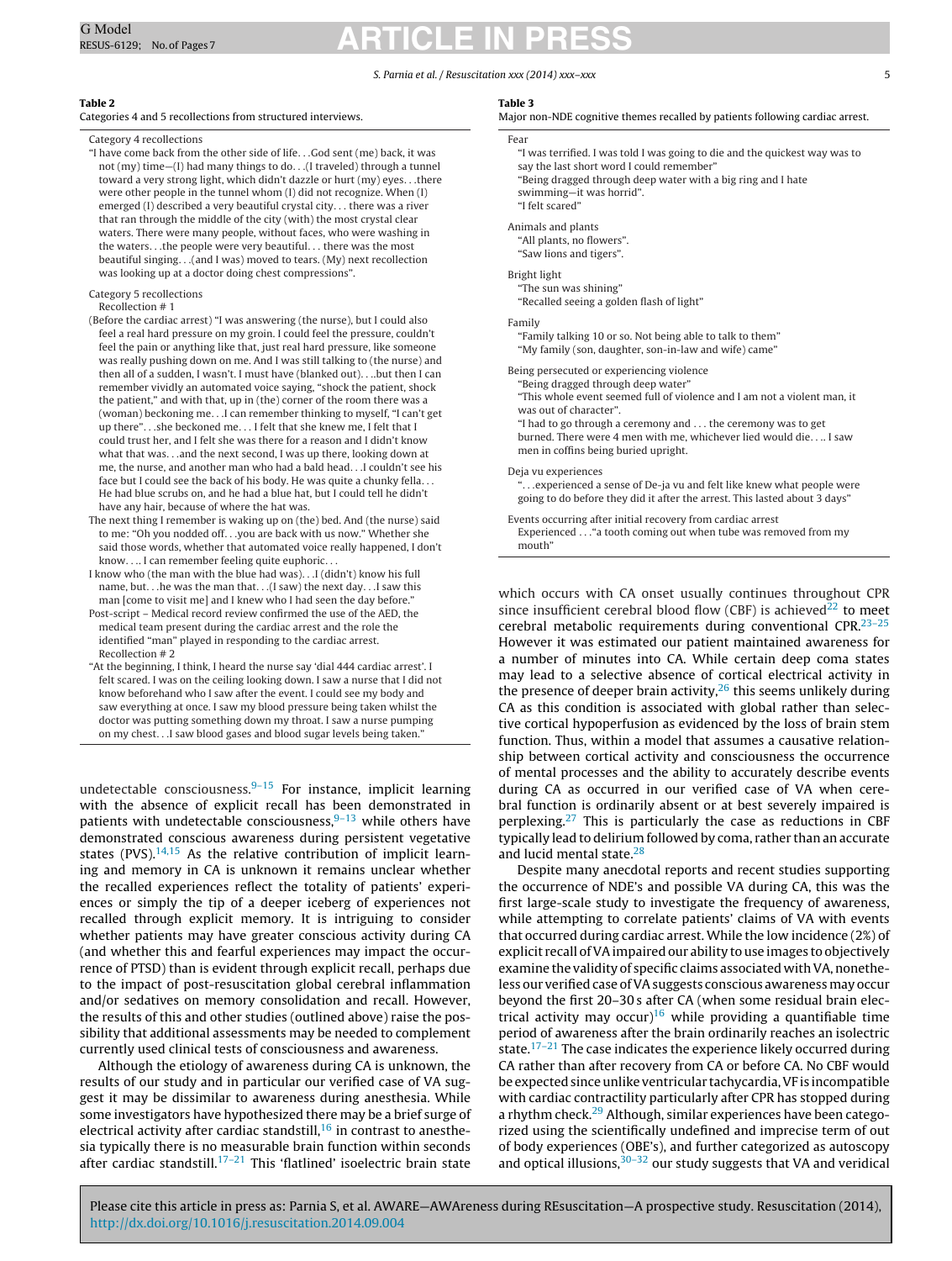6 S. Parnia et al. / Resuscitation xxx (2014) xxx–xxx

perception during CA are dissimilar to autoscopy since patients did not describe seeing their own double.4–7 Furthermore as hallucinations refer to experiences that do not correspond with objective reality, our findings do not suggest that VA in CA is likely to be hallucinatory or illusory since the recollections corresponded with actual verified events. Our results also highlight limitations with the categorization of experiences in relation to CA as hallucinatory,  $33$ particularly as the reality of human experience is not determined neurologically[.34,35](#page-6-0) Although alterations in specific neuro modulators involved with every day "real" experiences can also lead to illusions or hallucinations, however this does not prove or disprove the reality of any specific experience whether it be love, NDE's or otherwise. $34,35$  In fact the reality of any experience and the meaning associated with it is determined socially (rather than neurologically) through a social process whereby humans determine and ascribe meaning to phenomenon and experience within any given culture or society (including scientific groups and societies).  $34-35$ 

Our results provide further understanding of the broad mental experience that likely accompanies death after circulatory standstill. As most patients' experiences were incompatible with a NDE, the term NDE while commonly used may be insufficient to describe the experience that is associated with the biological processes of death after circulatory standstill. Future research should focus on the mental state of CA and its impact on the lives of survivors as well as its relationship with cognitive deficits including PTSD. Our data also suggest, the experience of CA may be distinguished from the term NDE, which has many scientific limitations including a lack of a universally accepted physiological definition of being 'near death'.<sup>[34–36](#page-6-0)</sup> This imprecision may contribute to ongoing conflicting views within the scientific community regarding the subject.  $36-39$ 

Our study had a number of limitations including the fact that we were unable to ascertain whether patients' response to the question of having memories during CA (in category 1) truly reflected a perception of having memories or possibly difficulties with understanding the question. An additional limitation was the limited number of patients with explicit recall of CA events whose memories could have been further analyzed. Furthermore owing to the acuity and severity of the critical illness associated with CA, the time to interview for patients was invariably not exactly the same for every patient, which may have introduced biases (such as recall bias and confabulation) in the recollections. While pre-placement of visual targets in resuscitation areas aimed at testing VA was feasible from a practical viewpoint (there were no reported adverse incidents), the observation that 78% of CA events took place in areas without shelves illustrates the challenge in objectively testing the claims ofVA in CA using our proposed methodology. It also suggests that a different and more refined methodology may be needed to provide an objective visual target to examine the mechanism of VA and the perceived ability to observe events during CA. Although in this study the potential role of cofounders such as age, gender and time to interview were evaluated, our results indicated a wide variation in these variables. Consequently a larger study would be warranted to further explore the relationship between these variables with VA. Such a study should also explore the impact of variables that may impact the quality of cerebral blood flow and cerebral recovery such as the duration of CA, quality of CPR during CA, location of CA (in-hospital versus out-of hospital), underlying rhythm, use of hypothermia during CA and after ROSC.

#### **5. Conclusions**

CA survivors experience a broad range of memories following CPRincluding fearful and persecutory experiences as well as awareness. While explicit recall of VA is rare, it is unclear whether these experiences contribute to later PTSD. Studies are also needed to

delineate the role of explicit and implicit memory following CA and the impact of this phenomenon on the occurrence of PTSD and other life adjustments among CA survivors.

#### **Conflict of interest statement**

None of the authors have any conflicts of interest to declare.

#### **Financial support**

Resuscitation Council (UK), Nour Foundation, Bial Foundation. Researchers worked independent of the funding bodies and the study sponsor. Furthermore, the study sponsor did not participate in study design, analysis and interpretation of results or the writing of the manuscript.

#### **Ethical approval**

This study obtained ethics approvals from each participating center prior to the start of recruitment and data collection. Each surviving patient gave informed consent prior to their being interviewed.

#### **Data sharing**

All authors either had access to all the data or the opportunity to review all data.

#### **Transparency declaration**

I Sam Parnia as lead author affirm that the manuscript is an honest, accurate, and transparent account of the study being reported and that no important aspects of the study have been omitted and that any discrepancies from the study as planned have been explained.

#### **Acknowledgements**

We acknowledge the Biostatistical Consultation and support from the Biostatistical Consulting Core at the School of Medicine, Stony Brook University as well as the help of Dr's Ramkrishna Ramnauth, Vikas Kaura, Markand Patel, Jasper Bondad, Markand Patel, Georgina Spencer, Jade Tomlin, Rav Kaur Shah, Rebecca Garrett, Laura Wilson, Ismaa Khan, and Jade Tomlin with the study.

#### **References**

- 1. [Ghoneim](http://refhub.elsevier.com/S0300-9572(14)00739-4/sbref0005) [MM.](http://refhub.elsevier.com/S0300-9572(14)00739-4/sbref0005) [Awareness](http://refhub.elsevier.com/S0300-9572(14)00739-4/sbref0005) [during](http://refhub.elsevier.com/S0300-9572(14)00739-4/sbref0005) [anaesthesia.](http://refhub.elsevier.com/S0300-9572(14)00739-4/sbref0005) [Anesthesiology](http://refhub.elsevier.com/S0300-9572(14)00739-4/sbref0005) [2000;92:597](http://refhub.elsevier.com/S0300-9572(14)00739-4/sbref0005)–[602.](http://refhub.elsevier.com/S0300-9572(14)00739-4/sbref0005)
- 2. [Kerssens](http://refhub.elsevier.com/S0300-9572(14)00739-4/sbref0010) [C,](http://refhub.elsevier.com/S0300-9572(14)00739-4/sbref0010) [Sebel](http://refhub.elsevier.com/S0300-9572(14)00739-4/sbref0010) [PS.](http://refhub.elsevier.com/S0300-9572(14)00739-4/sbref0010) [Awareness](http://refhub.elsevier.com/S0300-9572(14)00739-4/sbref0010) [during](http://refhub.elsevier.com/S0300-9572(14)00739-4/sbref0010) [general](http://refhub.elsevier.com/S0300-9572(14)00739-4/sbref0010) [anaesthesia.](http://refhub.elsevier.com/S0300-9572(14)00739-4/sbref0010) [Curr](http://refhub.elsevier.com/S0300-9572(14)00739-4/sbref0010) [Rev](http://refhub.elsevier.com/S0300-9572(14)00739-4/sbref0010) [Clin](http://refhub.elsevier.com/S0300-9572(14)00739-4/sbref0010) [Anaesth](http://refhub.elsevier.com/S0300-9572(14)00739-4/sbref0010) [2002;24:13–24.](http://refhub.elsevier.com/S0300-9572(14)00739-4/sbref0010)
- 3. [Parnia](http://refhub.elsevier.com/S0300-9572(14)00739-4/sbref0015) [S,](http://refhub.elsevier.com/S0300-9572(14)00739-4/sbref0015) [Spearpoint](http://refhub.elsevier.com/S0300-9572(14)00739-4/sbref0015) [K,](http://refhub.elsevier.com/S0300-9572(14)00739-4/sbref0015) [Fenwick](http://refhub.elsevier.com/S0300-9572(14)00739-4/sbref0015) [PB.](http://refhub.elsevier.com/S0300-9572(14)00739-4/sbref0015) [Near](http://refhub.elsevier.com/S0300-9572(14)00739-4/sbref0015) [death](http://refhub.elsevier.com/S0300-9572(14)00739-4/sbref0015) [experiences,](http://refhub.elsevier.com/S0300-9572(14)00739-4/sbref0015) [cognitive](http://refhub.elsevier.com/S0300-9572(14)00739-4/sbref0015) [func](http://refhub.elsevier.com/S0300-9572(14)00739-4/sbref0015)[tion](http://refhub.elsevier.com/S0300-9572(14)00739-4/sbref0015) [and](http://refhub.elsevier.com/S0300-9572(14)00739-4/sbref0015) [psychological](http://refhub.elsevier.com/S0300-9572(14)00739-4/sbref0015) [outcomes](http://refhub.elsevier.com/S0300-9572(14)00739-4/sbref0015) [of](http://refhub.elsevier.com/S0300-9572(14)00739-4/sbref0015) [surviving](http://refhub.elsevier.com/S0300-9572(14)00739-4/sbref0015) [cardiac](http://refhub.elsevier.com/S0300-9572(14)00739-4/sbref0015) [arrest.](http://refhub.elsevier.com/S0300-9572(14)00739-4/sbref0015) [Resuscitation](http://refhub.elsevier.com/S0300-9572(14)00739-4/sbref0015) [2007;74:215](http://refhub.elsevier.com/S0300-9572(14)00739-4/sbref0015)–[21.](http://refhub.elsevier.com/S0300-9572(14)00739-4/sbref0015)
- 4. [Van](http://refhub.elsevier.com/S0300-9572(14)00739-4/sbref0020) [Lommel](http://refhub.elsevier.com/S0300-9572(14)00739-4/sbref0020) [P,](http://refhub.elsevier.com/S0300-9572(14)00739-4/sbref0020) [Wees](http://refhub.elsevier.com/S0300-9572(14)00739-4/sbref0020) [Van](http://refhub.elsevier.com/S0300-9572(14)00739-4/sbref0020) [R,](http://refhub.elsevier.com/S0300-9572(14)00739-4/sbref0020) [Meyers](http://refhub.elsevier.com/S0300-9572(14)00739-4/sbref0020) [V,](http://refhub.elsevier.com/S0300-9572(14)00739-4/sbref0020) [Elfferich](http://refhub.elsevier.com/S0300-9572(14)00739-4/sbref0020) [I.](http://refhub.elsevier.com/S0300-9572(14)00739-4/sbref0020) [Near](http://refhub.elsevier.com/S0300-9572(14)00739-4/sbref0020) [death](http://refhub.elsevier.com/S0300-9572(14)00739-4/sbref0020) [experience](http://refhub.elsevier.com/S0300-9572(14)00739-4/sbref0020) [in](http://refhub.elsevier.com/S0300-9572(14)00739-4/sbref0020) [survivors](http://refhub.elsevier.com/S0300-9572(14)00739-4/sbref0020) [of](http://refhub.elsevier.com/S0300-9572(14)00739-4/sbref0020) [cardiac](http://refhub.elsevier.com/S0300-9572(14)00739-4/sbref0020) [arrest:](http://refhub.elsevier.com/S0300-9572(14)00739-4/sbref0020) [a](http://refhub.elsevier.com/S0300-9572(14)00739-4/sbref0020) [prospective](http://refhub.elsevier.com/S0300-9572(14)00739-4/sbref0020) [study](http://refhub.elsevier.com/S0300-9572(14)00739-4/sbref0020) [in](http://refhub.elsevier.com/S0300-9572(14)00739-4/sbref0020) [the](http://refhub.elsevier.com/S0300-9572(14)00739-4/sbref0020) [Netherlands.](http://refhub.elsevier.com/S0300-9572(14)00739-4/sbref0020) [Lancet](http://refhub.elsevier.com/S0300-9572(14)00739-4/sbref0020) [2001;358:2039–45.](http://refhub.elsevier.com/S0300-9572(14)00739-4/sbref0020)
- 5. [Parnia](http://refhub.elsevier.com/S0300-9572(14)00739-4/sbref0025) [S,](http://refhub.elsevier.com/S0300-9572(14)00739-4/sbref0025) [Waller](http://refhub.elsevier.com/S0300-9572(14)00739-4/sbref0025) [D,](http://refhub.elsevier.com/S0300-9572(14)00739-4/sbref0025) [Yeates](http://refhub.elsevier.com/S0300-9572(14)00739-4/sbref0025) [R,](http://refhub.elsevier.com/S0300-9572(14)00739-4/sbref0025) [Fenwick](http://refhub.elsevier.com/S0300-9572(14)00739-4/sbref0025) [PB.](http://refhub.elsevier.com/S0300-9572(14)00739-4/sbref0025) [A](http://refhub.elsevier.com/S0300-9572(14)00739-4/sbref0025) [qualitative](http://refhub.elsevier.com/S0300-9572(14)00739-4/sbref0025) [and](http://refhub.elsevier.com/S0300-9572(14)00739-4/sbref0025) [quantitative](http://refhub.elsevier.com/S0300-9572(14)00739-4/sbref0025) [study](http://refhub.elsevier.com/S0300-9572(14)00739-4/sbref0025) [of](http://refhub.elsevier.com/S0300-9572(14)00739-4/sbref0025) [the](http://refhub.elsevier.com/S0300-9572(14)00739-4/sbref0025) [incidence,](http://refhub.elsevier.com/S0300-9572(14)00739-4/sbref0025) [features](http://refhub.elsevier.com/S0300-9572(14)00739-4/sbref0025) [and](http://refhub.elsevier.com/S0300-9572(14)00739-4/sbref0025) [aetiology](http://refhub.elsevier.com/S0300-9572(14)00739-4/sbref0025) [of](http://refhub.elsevier.com/S0300-9572(14)00739-4/sbref0025) [near](http://refhub.elsevier.com/S0300-9572(14)00739-4/sbref0025) [death](http://refhub.elsevier.com/S0300-9572(14)00739-4/sbref0025) [experiences](http://refhub.elsevier.com/S0300-9572(14)00739-4/sbref0025) [in](http://refhub.elsevier.com/S0300-9572(14)00739-4/sbref0025) [cardiac](http://refhub.elsevier.com/S0300-9572(14)00739-4/sbref0025) [arrest](http://refhub.elsevier.com/S0300-9572(14)00739-4/sbref0025) [survivors.](http://refhub.elsevier.com/S0300-9572(14)00739-4/sbref0025) [Resuscitation](http://refhub.elsevier.com/S0300-9572(14)00739-4/sbref0025) [2001;48:149](http://refhub.elsevier.com/S0300-9572(14)00739-4/sbref0025)–[56.](http://refhub.elsevier.com/S0300-9572(14)00739-4/sbref0025)
- 6. [Greyson](http://refhub.elsevier.com/S0300-9572(14)00739-4/sbref0030) [B.](http://refhub.elsevier.com/S0300-9572(14)00739-4/sbref0030) [Incidence](http://refhub.elsevier.com/S0300-9572(14)00739-4/sbref0030) [and](http://refhub.elsevier.com/S0300-9572(14)00739-4/sbref0030) [correlates](http://refhub.elsevier.com/S0300-9572(14)00739-4/sbref0030) [of](http://refhub.elsevier.com/S0300-9572(14)00739-4/sbref0030) [near-death](http://refhub.elsevier.com/S0300-9572(14)00739-4/sbref0030) [experiences](http://refhub.elsevier.com/S0300-9572(14)00739-4/sbref0030) [in](http://refhub.elsevier.com/S0300-9572(14)00739-4/sbref0030) [a](http://refhub.elsevier.com/S0300-9572(14)00739-4/sbref0030) [cardiac](http://refhub.elsevier.com/S0300-9572(14)00739-4/sbref0030) [care](http://refhub.elsevier.com/S0300-9572(14)00739-4/sbref0030) [unit.](http://refhub.elsevier.com/S0300-9572(14)00739-4/sbref0030) [Gen](http://refhub.elsevier.com/S0300-9572(14)00739-4/sbref0030) [Hosp](http://refhub.elsevier.com/S0300-9572(14)00739-4/sbref0030) [Psychiatry](http://refhub.elsevier.com/S0300-9572(14)00739-4/sbref0030) [2003;25:269–76.](http://refhub.elsevier.com/S0300-9572(14)00739-4/sbref0030)
- 7. [Schwaninger](http://refhub.elsevier.com/S0300-9572(14)00739-4/sbref0035) [J,](http://refhub.elsevier.com/S0300-9572(14)00739-4/sbref0035) [Eisenberg](http://refhub.elsevier.com/S0300-9572(14)00739-4/sbref0035) [PR,](http://refhub.elsevier.com/S0300-9572(14)00739-4/sbref0035) [Schechtman](http://refhub.elsevier.com/S0300-9572(14)00739-4/sbref0035) [KB,](http://refhub.elsevier.com/S0300-9572(14)00739-4/sbref0035) [Weiss](http://refhub.elsevier.com/S0300-9572(14)00739-4/sbref0035) [A.](http://refhub.elsevier.com/S0300-9572(14)00739-4/sbref0035) [A](http://refhub.elsevier.com/S0300-9572(14)00739-4/sbref0035) [prospective](http://refhub.elsevier.com/S0300-9572(14)00739-4/sbref0035) [anal](http://refhub.elsevier.com/S0300-9572(14)00739-4/sbref0035)[ysis](http://refhub.elsevier.com/S0300-9572(14)00739-4/sbref0035) [of](http://refhub.elsevier.com/S0300-9572(14)00739-4/sbref0035) [near](http://refhub.elsevier.com/S0300-9572(14)00739-4/sbref0035) [death](http://refhub.elsevier.com/S0300-9572(14)00739-4/sbref0035) [experiences](http://refhub.elsevier.com/S0300-9572(14)00739-4/sbref0035) [in](http://refhub.elsevier.com/S0300-9572(14)00739-4/sbref0035) [cardiac](http://refhub.elsevier.com/S0300-9572(14)00739-4/sbref0035) [arrest](http://refhub.elsevier.com/S0300-9572(14)00739-4/sbref0035) [patients.](http://refhub.elsevier.com/S0300-9572(14)00739-4/sbref0035) [J](http://refhub.elsevier.com/S0300-9572(14)00739-4/sbref0035) [Near-Death](http://refhub.elsevier.com/S0300-9572(14)00739-4/sbref0035) [Stud](http://refhub.elsevier.com/S0300-9572(14)00739-4/sbref0035) [2002;20:215](http://refhub.elsevier.com/S0300-9572(14)00739-4/sbref0035)–[32.](http://refhub.elsevier.com/S0300-9572(14)00739-4/sbref0035)
- 8. [Lange](http://refhub.elsevier.com/S0300-9572(14)00739-4/sbref0040) [R,](http://refhub.elsevier.com/S0300-9572(14)00739-4/sbref0040) [Greyson](http://refhub.elsevier.com/S0300-9572(14)00739-4/sbref0040) [B,](http://refhub.elsevier.com/S0300-9572(14)00739-4/sbref0040) [Houran](http://refhub.elsevier.com/S0300-9572(14)00739-4/sbref0040) [J.](http://refhub.elsevier.com/S0300-9572(14)00739-4/sbref0040) [A](http://refhub.elsevier.com/S0300-9572(14)00739-4/sbref0040) [Rasch](http://refhub.elsevier.com/S0300-9572(14)00739-4/sbref0040) [scaling](http://refhub.elsevier.com/S0300-9572(14)00739-4/sbref0040) [validation](http://refhub.elsevier.com/S0300-9572(14)00739-4/sbref0040) [of](http://refhub.elsevier.com/S0300-9572(14)00739-4/sbref0040) [a](http://refhub.elsevier.com/S0300-9572(14)00739-4/sbref0040) ['core'](http://refhub.elsevier.com/S0300-9572(14)00739-4/sbref0040) [near-death](http://refhub.elsevier.com/S0300-9572(14)00739-4/sbref0040) [experience.](http://refhub.elsevier.com/S0300-9572(14)00739-4/sbref0040) [Br](http://refhub.elsevier.com/S0300-9572(14)00739-4/sbref0040) [J](http://refhub.elsevier.com/S0300-9572(14)00739-4/sbref0040) [Psychol](http://refhub.elsevier.com/S0300-9572(14)00739-4/sbref0040) [2004;95:161–77.](http://refhub.elsevier.com/S0300-9572(14)00739-4/sbref0040)
- 9. [Jelic](http://refhub.elsevier.com/S0300-9572(14)00739-4/sbref0045) [M,](http://refhub.elsevier.com/S0300-9572(14)00739-4/sbref0045) [Bonke](http://refhub.elsevier.com/S0300-9572(14)00739-4/sbref0045) [B,](http://refhub.elsevier.com/S0300-9572(14)00739-4/sbref0045) [DeRoode](http://refhub.elsevier.com/S0300-9572(14)00739-4/sbref0045) [A,](http://refhub.elsevier.com/S0300-9572(14)00739-4/sbref0045) [Boville](http://refhub.elsevier.com/S0300-9572(14)00739-4/sbref0045) [JG.](http://refhub.elsevier.com/S0300-9572(14)00739-4/sbref0045) [Implicit](http://refhub.elsevier.com/S0300-9572(14)00739-4/sbref0045) [learning](http://refhub.elsevier.com/S0300-9572(14)00739-4/sbref0045) [during](http://refhub.elsevier.com/S0300-9572(14)00739-4/sbref0045) [anaesthesia.](http://refhub.elsevier.com/S0300-9572(14)00739-4/sbref0045) [In:](http://refhub.elsevier.com/S0300-9572(14)00739-4/sbref0045) [Sebel](http://refhub.elsevier.com/S0300-9572(14)00739-4/sbref0045) [PS,](http://refhub.elsevier.com/S0300-9572(14)00739-4/sbref0045) [Bonke](http://refhub.elsevier.com/S0300-9572(14)00739-4/sbref0045) [B,](http://refhub.elsevier.com/S0300-9572(14)00739-4/sbref0045) [Winograd](http://refhub.elsevier.com/S0300-9572(14)00739-4/sbref0045) [E,](http://refhub.elsevier.com/S0300-9572(14)00739-4/sbref0045) [editors.](http://refhub.elsevier.com/S0300-9572(14)00739-4/sbref0045) [Memory](http://refhub.elsevier.com/S0300-9572(14)00739-4/sbref0045) [and](http://refhub.elsevier.com/S0300-9572(14)00739-4/sbref0045) [awareness](http://refhub.elsevier.com/S0300-9572(14)00739-4/sbref0045) [in](http://refhub.elsevier.com/S0300-9572(14)00739-4/sbref0045) [anaesthesia.](http://refhub.elsevier.com/S0300-9572(14)00739-4/sbref0045) [Saddle](http://refhub.elsevier.com/S0300-9572(14)00739-4/sbref0045) [River,](http://refhub.elsevier.com/S0300-9572(14)00739-4/sbref0045) [New](http://refhub.elsevier.com/S0300-9572(14)00739-4/sbref0045) [Jersey,](http://refhub.elsevier.com/S0300-9572(14)00739-4/sbref0045) [USA:](http://refhub.elsevier.com/S0300-9572(14)00739-4/sbref0045) [Prentice](http://refhub.elsevier.com/S0300-9572(14)00739-4/sbref0045) [Hall;](http://refhub.elsevier.com/S0300-9572(14)00739-4/sbref0045) [1993.](http://refhub.elsevier.com/S0300-9572(14)00739-4/sbref0045) [p.](http://refhub.elsevier.com/S0300-9572(14)00739-4/sbref0045) [81–4.](http://refhub.elsevier.com/S0300-9572(14)00739-4/sbref0045)

<span id="page-5-0"></span>